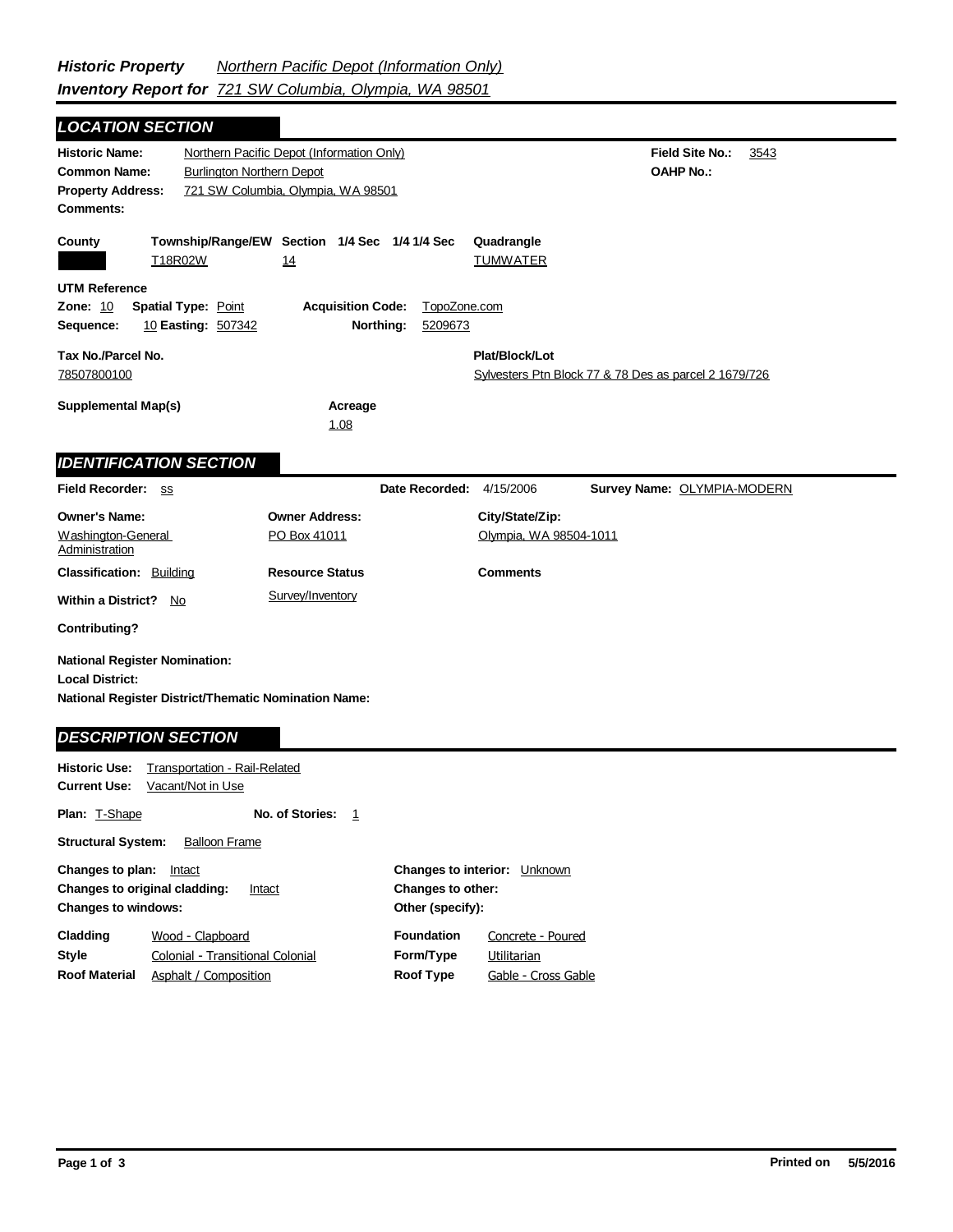## *NARRATIVE SECTION*

| <b>Study Unit</b>                                                               | Other | Date Of Construction:<br>1968 |
|---------------------------------------------------------------------------------|-------|-------------------------------|
| Transportation                                                                  |       | Architect:<br>Cayou, A. C.    |
|                                                                                 |       | <b>Builder:</b>               |
|                                                                                 |       | Engineer:                     |
| Property appears to meet criteria for the National Register of Historic Places: |       | No                            |
| Property is located in a historic district (National and/or local):             |       | No                            |

**Property potentially contributes to a historic district (National and/or local):**

## *Statement of*

*Significance* Bypassed in 1873 by the Northern Pacific as western terminus, Olympia built their own narrow gauge spur to Tenino, some 15 miles distant and the nearest connection with the mainline in 1878. In 1890 however after the declaration of Olympia as the capital of the new state of Washington, offers from railroads abounded. The Union Pacific offered to build a line from Portland to Seattle via Olympia; the Port Townsend Southern, operators of the narrow gauge line proposed to extend its line from Port Townsend to Portland via Olympia and the Olympia, Tacoma and Grays Harbor Railroad offered a line from Tacoma to Grays Harbor via Olympia. All of the offers were contingent upon offers of cash and concessions from Olympia. Olympia did give \$50, 000 but they refused to allow the Olympia, Tacoma and Grays Harbor Railroad (associated with the Northern Pacific) to run the railway in front of 7th St. homes and gave land to build railroad yards on what was tideflats. The Northern Pacific had to build a tunnel and fill land to create a railroad yard. According to the Olympia history, "Rogues Buffoons and Statesmen"," In July (1891), the first passenger train from Tacoma dashed through the 7th street tunnel for the first time and pulled up at the new depot building at the rear of the Hotel Olympia." In August, 1891 the Northern Pacific began rerouting the mainline through Olympia.

The rail line became important not only as a passenger route but also in the 1930s and 1940s when according to one longtime railroad worker, as many as 39 trains per day were routed along the line carrying lumber products and canned goods from industries on the port fill. The line was later taken over by Burlington Northern.

The depot was located along what is now Capitol Lake and was a long wooden building. There was a coaling shed, freight platform and water tank in the complex.

The 1891 era depot was razed in January, 1966 and the current depot was completed in 1968. The depot was designed for the Northern Pacific Engineering Department, Tacoma Division by A. C. Cayou, who was a staff architect with the Northern Pacific in Minnesota. There is some information that it was a pre-fabricated structure brought by rail and installed here. However there are plans and a building permit on file with the city of Olympia which give construction specifications.

The significance of the building lies relationship to the ongoing railroad history in Olympia. No other depots are extant in their original form. (The Union Pacific Depot has been renovated as Olympic Outfitters at 407 4th Avenue E.) Olympia's railroad history has been integral to its role as capital city as it struggled to gain railroad service in the 19th century and forced the NP to build on tideflats and build a tunnel to gain service in the 1890s.

The current building is retains most of its architectural character. It is sited on approximately the same location as the 1890s structure which it replaced. It served as a combined freight and passenger depot. According to available records, it was purchased by Glacier Properties in 1989 and by the State of Washington in 1991.

*Description of Physical Appearance* The building is a one story, T-shaped structure with colonial revival detailing including a pedimented front door with side lights. The building has wide clapboard cladding and a gabled roof with a fanlight in the front gable. The building has multipane windows with shutters. The original freight bay on the west side has been changed to windows and a door on the north end. The south side retains the freight bay. The side door on the north facade also has a pediment reflecting the colonial revival character.

| <b>Major</b>         | City of Olympia Building Department Records.                                    |
|----------------------|---------------------------------------------------------------------------------|
| <b>Bibliographic</b> | "Taps for the NP Depot," Sunday Olympian, January 16, 1966, pg. .               |
| <b>References</b>    | Newell, Gordon, "Rogues, Buffoons and Statesmen," Seattle: Hangman Press, 1975. |